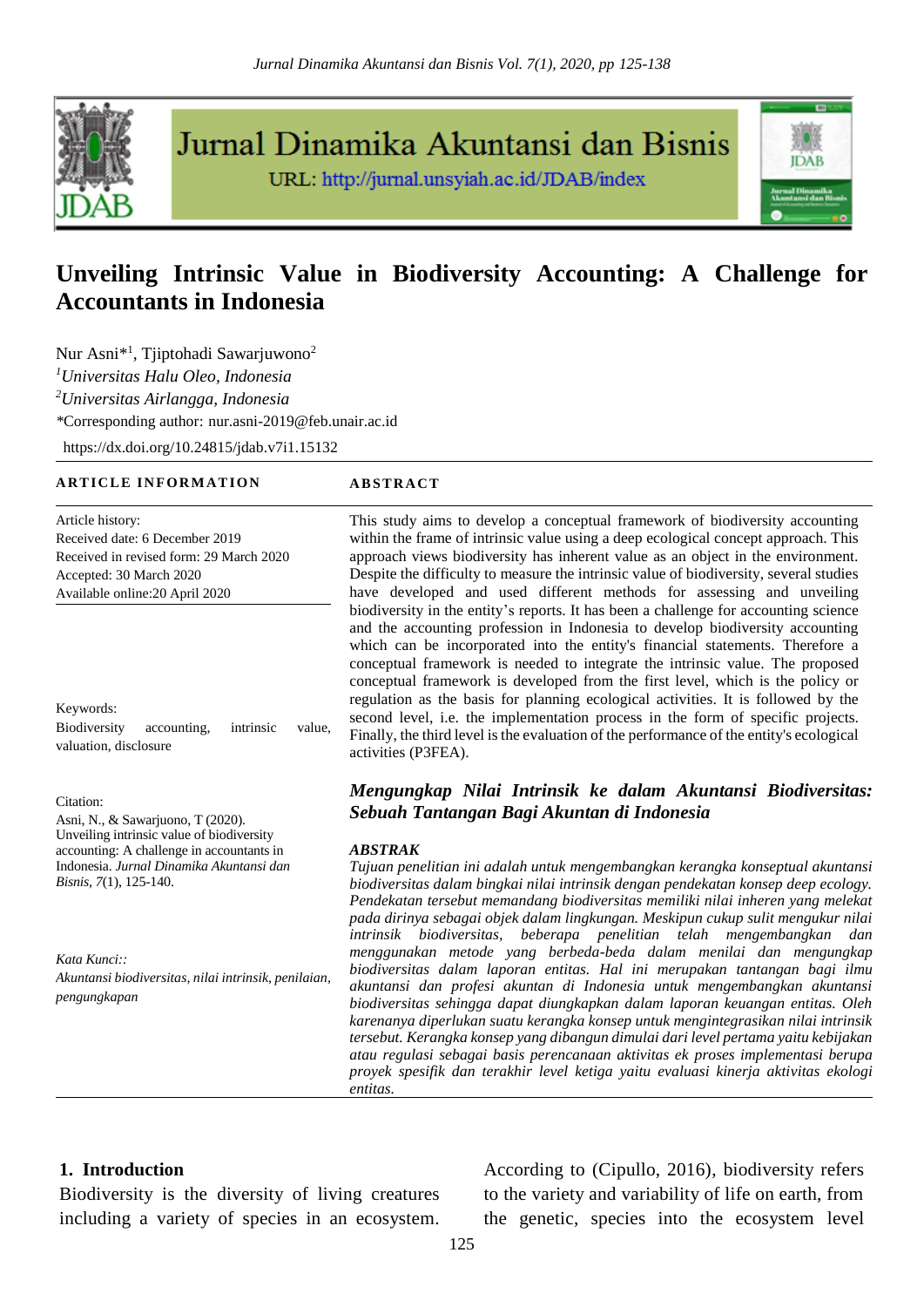(including various human and non-human organisms such as microbes, fungi, and invertebrates) and includes the underlying ecological and evolutionary processes. The issues of biodiversity-related to environmental preservation and protection are often associated with sustainability development, which focuses on the commitment to improve environmental quality without compromising the needs of future generations.

Moreover, several opinions state that biodiversity management is part of the Corporate Social Responsibility (CSR), which is an embodiment of the sustainable development concept that must be carried out by entities as the commitment to the international conventions in the Trust Fund for the Core Program-Budget for the Biosafety Protocol (BG) ) FUND 9340 INS (Cartagena Protocol) in 2000 and the Convention on International Trade in Endangered Species of Wild Fauna and Flora (CITES) in 1975. This commitment manifested by the Indonesian Government through various regulations including Law No. 5/1994 concerning ratification of the United Nations Convention on Biological Diversity and the establishment of the Indonesian Biodiversity Strategy and Action Plan (IBSAP) for the period of 2015-2020.

The biodiversity value and environmental ethics are often linked by several studies to examine human behavior in utilizing the environment and how it is disclosed. O'Connor & Kenter (2019) Samkin et al., (2014) and Sizemore (2015), describe biodiversity values into several categories, intrinsic, instrumental and relational values. The grouping is based on considering the usefulness of nature/environment to humans. The intrinsic value philosophy is more directed to the deep ecology approach (Naess, 1973), is oriented to the philosophical view of non-anthropocentrism (Callicott, 1984). This philosophy is different from anthropocentrism, which focuses on human interests in utilizing their environment. While nonanthropocentrism views that the environment has

a broader intrinsic value than just economic instrumental value for human interests. Humans are assumed to be part of the environment and considered valuable because there is a lot of valuable life attached to the environment itself. The universe is a life containing a variety of lives, giving life and supporting life, including human life (Keraf, 2014).

Sessions & Naess (1986) judgment regarding intrinsic value is that in the life of living things and their interactions with the environment, humans, and non-humans creatures have inherent values, in which these values do not depend on the usefulness of the environment or non-humans organisms that are intended for the benefit of humans.

Furthermore, O'Neill (1992) added that intrinsic value or non-instrumental value has a goal that is not related to human interests, and every object has its intrinsic value that is independent of the valuer valuation. Thus, the intrinsic value of non-humans is meta-ethical. Referring to those arguments, the concept of intrinsic value has a deeper ethical meaning than just the interaction of humans and other living things in the context of its usefulness to humans. Due to its intrinsic nature coming from within living things, Taylor (1996) argues that this value will be difficult to measure economically because economists usually look at the environmental values that can be calculated (environmental goods and services).

Several assessment methods have been developed to integrate the intrinsic value of biodiversity hence it can be disclosed. The biodiversity assessment model can be both metric and non-metric. The metric approach uses numbers measured by the resource approach called instrumentalist non-intrinsic measurements (Freeman & Groom, 2013; M. J. Jones, 2003, 2010; Maseyk et al., 2016). While the non-metric approach is an intrinsic measurement that takes into account all values of life (O'Connor & Kenter, 2019; Sheng et al., 2019; Sizemore, 2015). The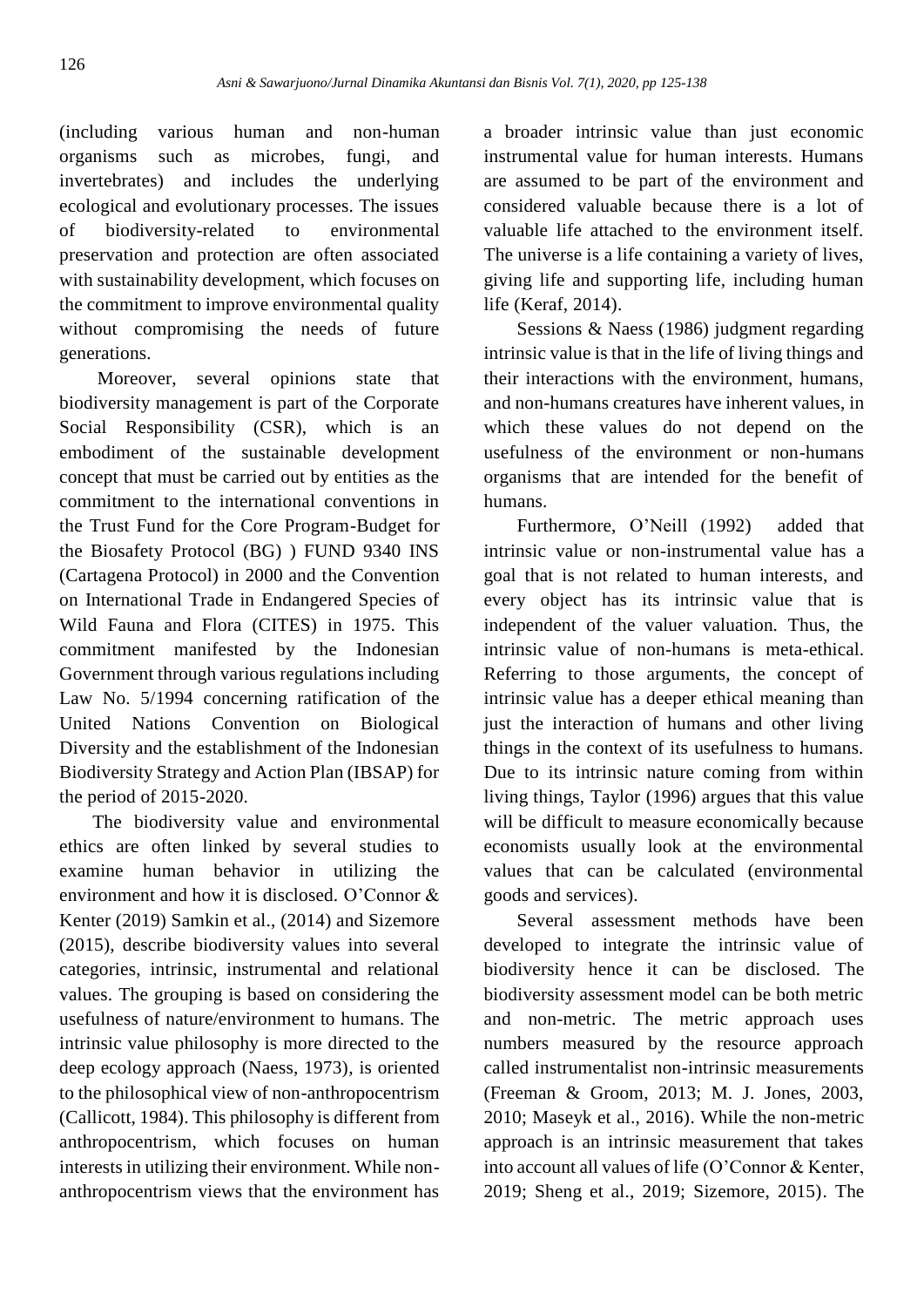existence of those valuation methods shows that the measurement of intrinsic value is not only discourse in biodiversity but also can be developed in a policy that will affect the development of accounting in biological disclosure.

Therefore, we believe that a method or conceptual framework is needed to integrate these values in biodiversity accounting, which is not only at the policy level but also in applied sciences. This is in line with the opinion of Naess (1973), where the intrinsic value with a deep ecology approach is not just a philosophy that can obscure the meaning of deep ecology but has a political nature that can influence policies in environmental management.

The study of biodiversity accounting is still ongoing both in the analysis and the implementation aspects. Some researchers still use different valuation methods in assessing biodiversity entities (Freeman & Groom, 2013; Jones, 2003, 2010; Maseyk et al., 2016). In addition to the specific factors of the entity's business, the unique and diverse characteristics of biodiversity are also influencing the emergence of debates and challenges in biodiversity accounting. In Indonesia, biodiversity accounting has not been clearly regulated and limitedly covered in the Indonesian financial accounting standards (or SAK).

In the history of financial accounting standards, this issue had been regulated in Statement of financial accounting standards (PSAK) No. 23 regarding forestry industry accounting in 1994, but then revoked by the Indonesian financial accounting standards board in January 1st, 2010, when the international accounting standard (IAS) 41 on agriculture as its successor was introduced. The standard has been adopted into PSAK No. 69 regarding Agriculture which regulates the recognition, measurement, and disclosure of agricultural activities.

The scope of agricultural activities is limited to biological assets (except productive plants), agricultural products at the harvest point, and government grants that fall within the criteria of biological assets. Meanwhile the substance aspect and biodiversity material have not been discussed thoroughly in PSAK No. 69 Tahun 2019 as it only covers a small part of the biodiversity component, where the biological assets are referred to the products produced from the use of agricultural land (productive plants).

Besides, productive plants are regulated in PSAK No. 16 Tahun 2019 regarding fixed assets, while the land used as agricultural land is regulated in several different standards, which are PSAK No. 16 Tahun 2019 concerning fixed assets, PSAK No. 13 Tahun 2019 concerning Investment Property, and ISAK No. 25 Tahun 2019 wconcerning Land Rights.

The value of biodiversity recognized in accounting standards is still instrumental because it only recognizes its economic benefits for the entity. Conventional accounting does not capture the impact of human activities on the natural environment (Jones, 2010), where further disclosures are summoned through voluntary sustainability reports. Several factors causing biodiversity accounting does not include nonhuman aspects are due to the philosophical and scientific issues, accountability issues, technical accounting problems, and problems of accounting practices (Jones et al., 2013).

It is a challenge for accountants to be able to develop biodiversity accounting, which is not only at the level of concepts and normative aspects, where public entities have already submitted this information in the additional reports, but also to think about how the value of biodiversity in the concept of deep ecology can be identified, assessed and revealed in the entity's formal report.

Our research regarding the existence of intrinsic value into biodiversity accounting is a form of response to the existing regulations and Indonesia's commitment in managing biodiversity. Moreover, the current state of the tendency in the biological disclosure is still focusing on the instrumental values of existence. Even though the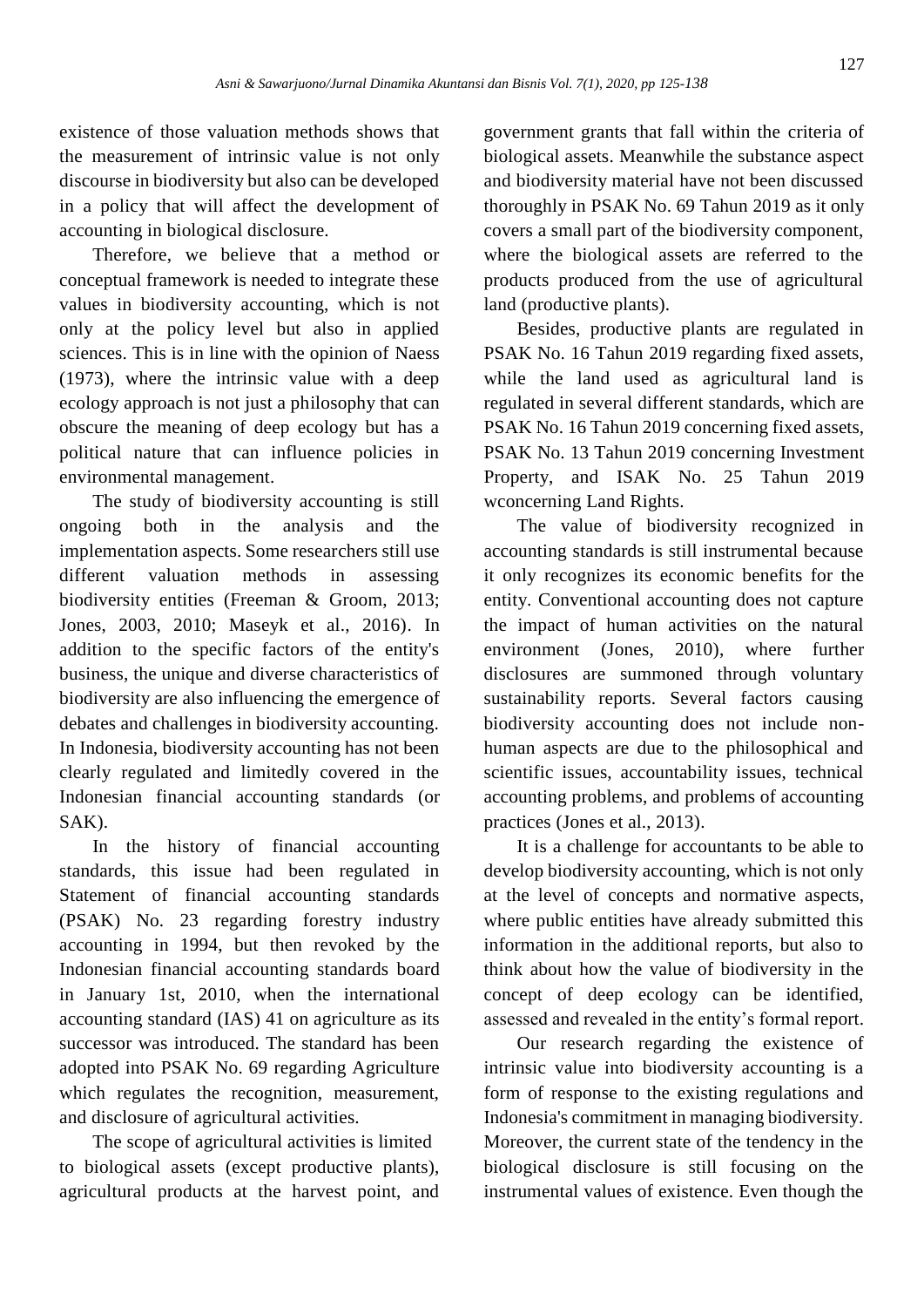initial studies of intrinsic value in entity reports have been conducted in Indonesia (Heniwati & Asni, 2019), this research is limited to reporting biodiversity on one extractive entity and does not discuss in detail how the biodiversity assessment method is used as the basis for disclosure in entity's reports. Therefore, this paper presents several assessment methods in recognizing and reporting biodiversity, which is summarized from reviews of the previous research.

The purpose of this paper is to provide an overview of the conceptual framework for the assessment and disclosure of biodiversity using the concept of intrinsic value. The conceptual framework used is adopted from the study of (Samkin et al., 2014). The results are expected to contribute to the development of biodiversity accounting and enhance the repertoire of biodiversity studies, especially in Indonesia.

# **2. Biodiversities in Indonesia**

Indonesia is one of the countries with abundant biodiversity power based on the amount of biodiversity that spread over 7 (seven) bioregions, Sumatra, Java and Bali, Kalimantan,

Sulawesi, Little Sunda Islands, Maluku, and Papua. Based on the National Biodiversity Index (NBI), Indonesia has the highest index of all the ASEAN countries (Campos-Arceiz et al., 2018; Rintelen et al., 2017).

BAPPENAS (2016) classifies biodiversity in Indonesia into three levels as shown in Table 1. First, ecosystem biodiversity is biodiversity that includes natural ecosystems (marines, limnics, semi-terrestrial, and terrestrial), and artificial ecosystems (rice fields, mixed gardens, fields, yards, and ponds). Second, species biodiversity is the variations in the types of organisms that occupy an ecosystem of both inland and sea. Third, genetics biodiversity is the diversity of individuals in one type that has different genes between one individual and another.

Table 1 shows that Indonesia has many biodiversities spread across all the three biological levels with a total amount of resources that have not been yet known within terms of number, type or potential (Widjaja, 2014). The extent of biodiversity and the nature of its identification will have an impact on the disclosure of biodiversity in certain entity reports.

| Ecosystems biodiversity:                         | Species biodiversity:               |
|--------------------------------------------------|-------------------------------------|
| A. Natural ecosystem                             | A. Marine biota                     |
| 1. Marines ecosystem (salt water)                | Sea animals                         |
| Neritic zone<br>a.                               | 1. Algae                            |
| Coral reefs<br>b.                                | Sea plants                          |
| Seagrass<br>c.                                   | 3. Microba                          |
| d.<br>Ocean zone                                 | B. Terrestrial biota                |
| Limnic ecosystem (fresh water)<br>2.             | Sea animals                         |
| River ecosystem<br>a.                            | a. Vertebrata                       |
| Lake ecosystem<br>b.                             | Invertebrata<br>b.                  |
| Semiterrestrial ecosystem<br>3.                  | 2. Algae                            |
| Mangrove ecosystem<br>a.                         | 3. Aea plants                       |
| Riparian ecosystem<br>b.                         | 4. Microba                          |
| Terrestrial ecosystem<br>4.                      | Genetics biodiversity:              |
| Lowland vegetation (hutan pamah) ecosystem<br>a. | A. Animals                          |
| Mountain ecosystem<br>b.                         | <b>Fisheries</b>                    |
| B. Artificial ecosystem                          | Farms/livestock/husbandry           |
| Rice fields                                      | <b>B.</b> Plantations               |
| 2. Mixed gardens                                 | Food plantations                    |
| 3. Moor                                          | 2.<br>Horticulture                  |
| Yards<br>4.                                      | 3.<br>Crops plantation and industry |
| Ponds<br>5.                                      | Spermatophyta microba<br>4.         |
| 6. Fish ponds/embankments                        |                                     |
| Source: IBSAP 2015-2020                          |                                     |

Table 1 Biodiversity classification in Indonesia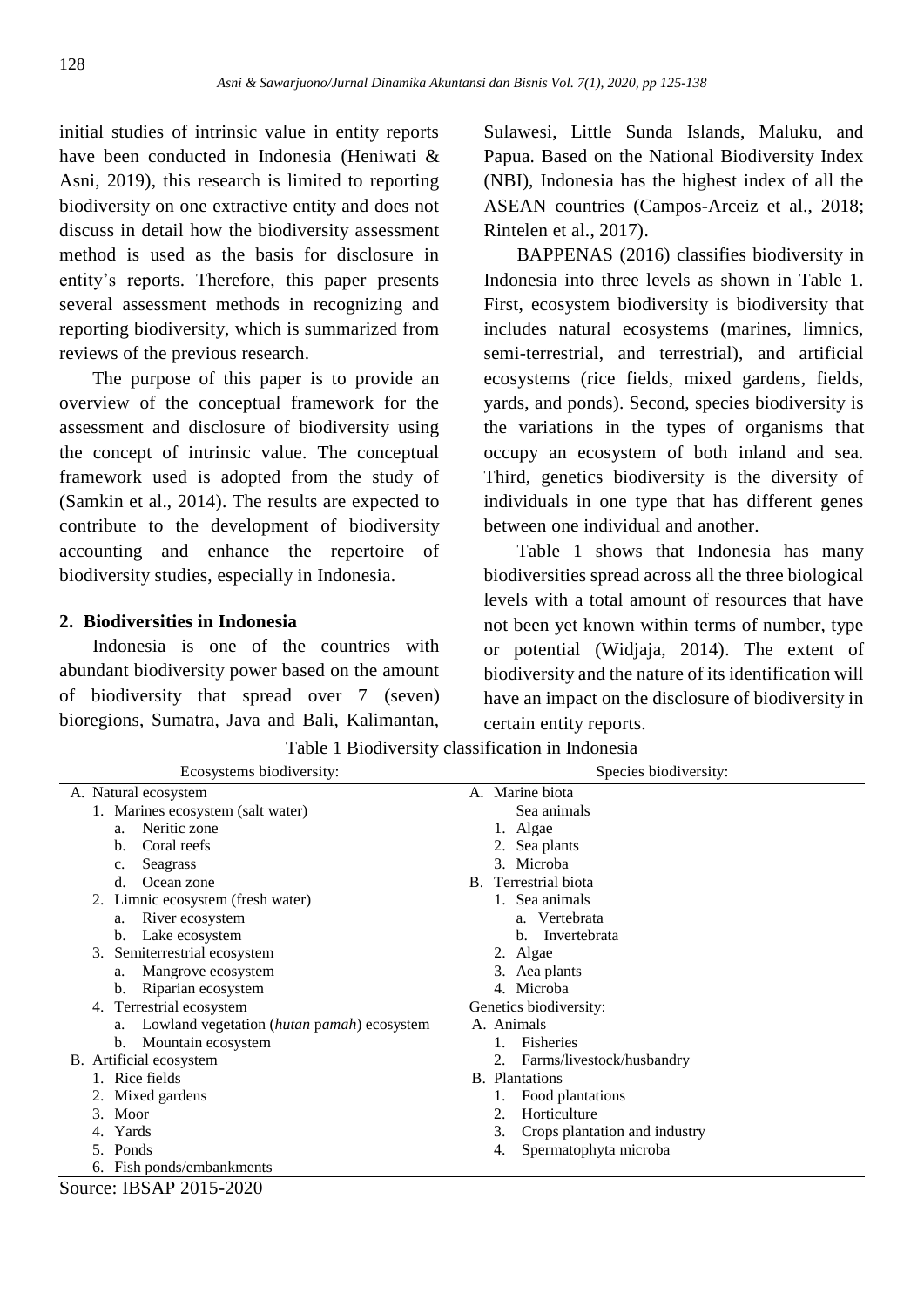#### **3. Ecology and intrinsic value**

The Deep ecology concept was introduced by Naess (1973) in his article "The Shallow and The Deep, long-range ecology movement". The concept distinguishes two characteristics of the ecology movement, which are the shallow ecology movement and the deep ecology movement. The shallow ecology is human-centered, where humans are separate from the universe and are regarded as the only source of value (Samkin et al., 2014).

Naess (1973) states the main purpose of this movement is for the health and prosperity of people in developed countries, which means that people become the dominant factor in utilizing all the potential in the environment for its interests. The level of human dominance in controlling and utilizing the environment tends to ignore the existence of other non-humans creatures, thereby the values attached to this view are instrumental. In biodiversity studies, instrumental values depend on how far biological values are beneficial to humans (Justus et al., 2009).

Conversely, the deep ecology concept is nonanthropocentrism and is considered to have more ethical meaning in the behavior between human relations and the universe. This view is based on environmental philosophy, where the universe must be viewed objectively as having intrinsic value regardless of human desires, needs, and interests. Naess (1973) outlined this view from the perspective of the deep ecology movement inspired by the failure of European and North American civilizations to preserve the environment as a result of human-centered instrumentalization arrogance, where technology, pollution and excessive use of resources harm biological diversity. When the focus of environmental conservation is on human interests and creates harm to non-humans creatures, then this view is shallow ecology. Meanwhile, the deep ecology movement is more normative by prioritizing the norms, rules, and values of the universe.

There are 2 (two) normative approaches that distinguish deep ecology from other ecological perspectives and constitute the core of worldview, which are biocentrism and self-realization (Jacob, 1994). The first principle, biocentrism, can be considered as the main shield in criticizing the anthropocentrism view which is the main cause of contemporary environmental problems. This principle tends to be considered as the main solution to the ethical problem of anthropocentrism. Biocentrism consists of four main dogmas: (1) all forms of life are interdependent; (2) all species have intrinsic value; (3) humans do not have a special role in the biosphere; and (4) humans are not inherently superior to other species (Taylor, 1996).

Although in deep ecology, biocentrism is regarded as an intuitive principle, it does not logically originate from scientific knowledge (Naess, 1973), but the core hypothesis of biocentrism is biospheric interdependence, where it has been proven scientifically and postulated in the theory of (Lovelock, 1982; Vernadsky, 1945). These theories have been independently developed and confirmed by a series of empirical observations (Jacob, 1994).

The second principle, self-realization, is the principle of self-realization or self-awareness. This principle assumes that humans realize themselves by developing all the potential that exists in themselves. Devall & Sessions (1984) state that self-realization requires selfidentification that goes beyond humans aspects to enter the non-human world (Jacob, 1994). Selfidentification means the combination of the spiritual and material aspects of reality that takes place in the ecological community. Moreover, the spiritual aspect means that humans believe that biodiversity is a creation of God Almighty so it needs to be protected and preserved. While the material aspect means that humans recognize the existence of non-humans in the universe which is also an element of biodiversity, where it should be harmony between humans and nature.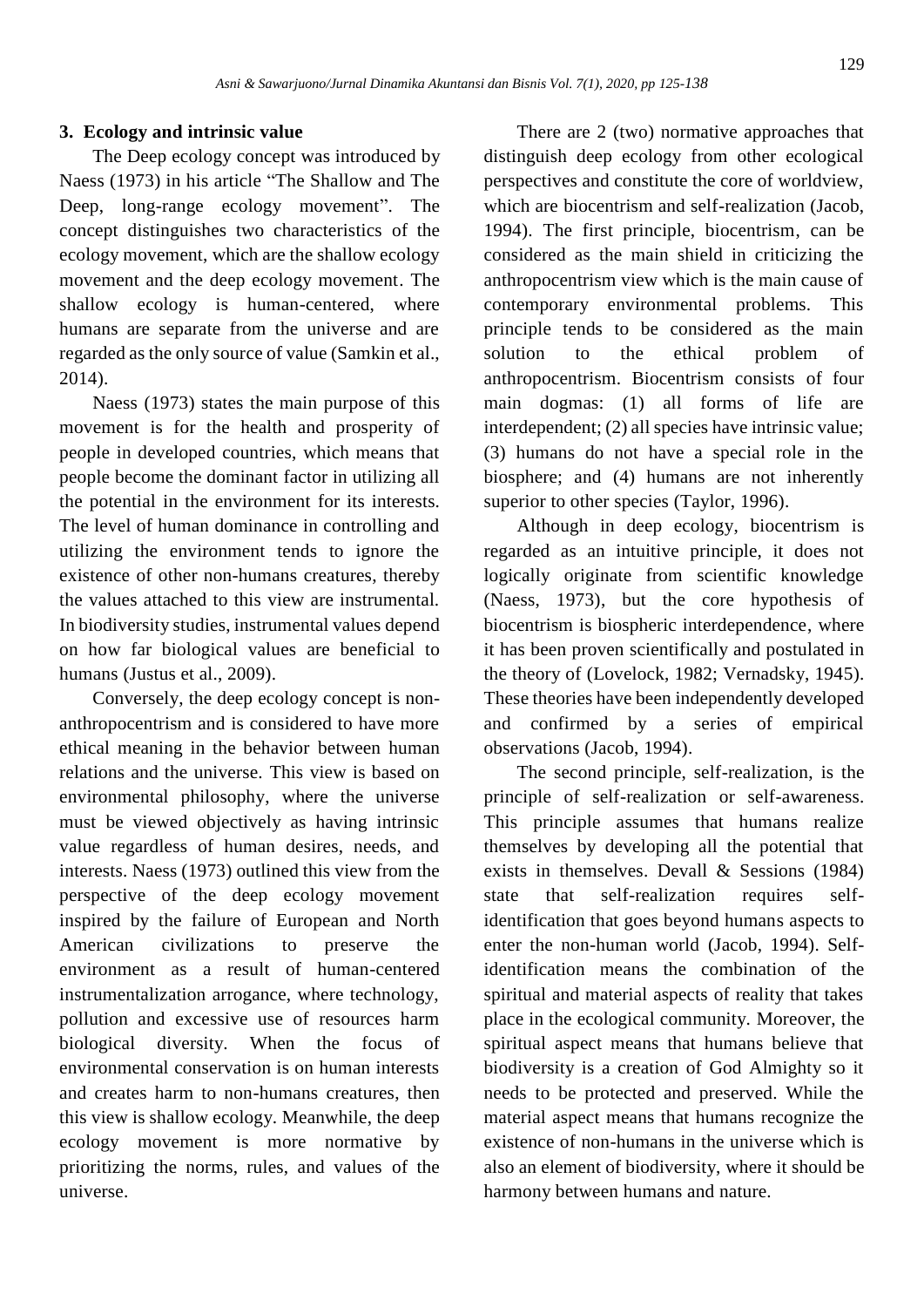Examining further the biocentrism and selfrealization principles in the ecological community means that the intrinsic values inherent in the biological entity should be assessed objectively. Although Naess (1973) in his deep ecology view does not explain and elaborate further on how to measure the value, in the implementation phase, the concept involves both local and global political issues in dealing with environmental issues such as excessive degradation of natural resources. In this sense, intrinsic value is in the realm of ontology and not in the ethical or epistemological domain (Glasser, 1996; Naess, 1973; Sessions & Naess, 1986).

However, a different perspective is given by Norton (1992) states that intrinsic value is an independent value possessed by an object given by its valuer, wherefrom the non-human perspectives, the intrinsic value contains is not to make ethical but meta-ethical claims. This is subjective given the objectivity of intrinsic values. According to Kant (2005), the term objectivity in materiality is when the assessors judge in the same way by assuming the principles of rationality and morality

# **4. Biodiversity assessment in the frame of intrinsic value**

The issue of how to manifest the intrinsic value on a measurement scale as a biodiversity value has been widely debated. The broader scope of biodiversity characteristics and the difficulty of being identified are several problems in conducting assessments and disclosures of biodiversity accounting, where according to Svoboda (2011) there is no objective evidence that can be obtained to measure the intrinsic value of non-humans. The basic idea is that humans do not have the right intuitive ability to understand the traits inherent in intrinsic non-human values directly and independently. However, the development studies of biodiversity values try to elaborate the values in several levels, which are extrinsic/instrumental values (human values), relational values (individual and collective) and

intrinsic values (Arias-Arévalo et al., 2017; Dasgupta et al., 2013; Piccolo, 2017; White, 2013). Consequently, there are different interpretations and methods for assessing the environment and biodiversity, which in our opinion can be grouped into two categories, as shown in Figure 1.

The first grouping is based on monetary values aimed to reveal biodiversity in the financial statements. Measurements methods in this group usually use a resource approach, including methods used by Jones (2003) and Jones (2010) using the natural inventory model to record and report on natural capital categories in the wildlife habitats, flora and fauna communities. Moreover, Freeman & Groom (2013) used a discount rate model to assess biodiversity from the perspective of shallow ecological policies (shadow environmental provisions), and Maseyk et al., (2016) used the disaggregated biodiversity offsetting in evaluating ecological equivalence by identifying and explaining all elements biodiversity and make adjustments to the impact of losses and gains on offset areas, i.e. areas where biodiversity treatments are implemented.

Other economic valuing bases are Total Economic Value (TEV) which includes use value and non-use value (Laurila-Pant et al., 2015). Use value or benefit value is the value of biodiversity due to its direct benefits utilization (for example the use of food, wood, medicines, etc.); indirect benefits (e.g. storm protection and carbon sequestration), and options value (the future benefits). Whereas non-use value includes existence value and bequest value.

The second grouping, the value of biodiversity is based on non-monetary measurements, which generally aim to explore all the values contained in biodiversity. This approach is an intrinsic value-based assessment, developed by several researchers, for example, Zhang et al., (2015) and Sheng et al., (2019), where they use the concept of Ecosystem Intrinsic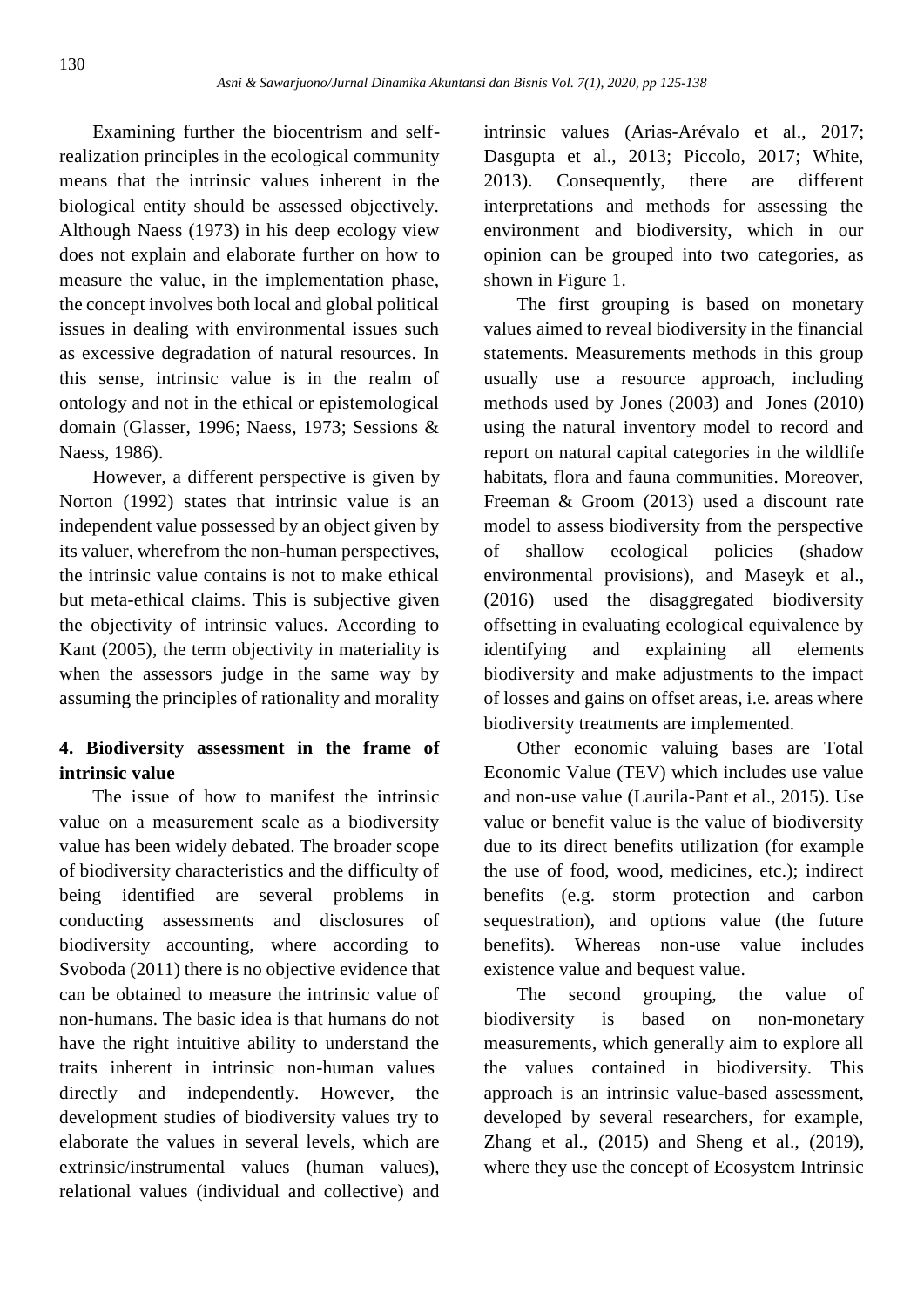Value (EIV) in measuring objective values of ecosystems.

EIV is derived from the characteristics of ecosystems, the structure, processes, and functions of ecosystems. It is determined by the material, energy, and information of ecosystems. Therefore, EIV is the total material, energy, and ecosystem information. Furthermore, Kadykalo et al., (2019) and (Christie et al., 2019) used the concept of Nature's Contribution to People (NCP), where it uses the conceptual framework of the Intergovernmental Science-Policy Platform for Biodiversity and Ecosystem Services (IPBES). It aims to assess ecosystems and biodiversity with a more inclusive approach in understanding and calculating value diversity. However, the value measured using the IPBES framework approach is specifically directed towards the instrumental and relational values of the NCP.

Other measurements use a more holistic value that was carried out by O'Connor & Kenter (2019), using the life framework of values model, which is considered a better approach because it can overcome the limitations of the NCP measurement model. Intrinsic value is seen as a unity entity together with the values of ecosystem services and NCP in the life framework. This is a framework of values that is innovative, comprehensive and easy to communicate, in which the use of this method is to do a combination / mixed between the NCP model and the life framework. There are four frameworks value built in this method, which are living from, living with, living in, and living as. The value of living from shows how to appreciate the world that contributes material and non-material to humans. This contribution can be in the form of utilizing natural resources for human needs, for example producing food, producing energy and best-learning practice taken from the environment. Moreover, living with implies that the planet is shared with humans

and non-humans, so it should be maintained and preserved.

The meaning of this value explicitly links biodiversity and conservation to carried out to manage the environment. While living in can be seen through the mapping on the non-material contributions of land and seascapes that can influence (both socially or physically) cultural, community and individual relations with a place, that forming and supporting cultural and personal identity. Also, living as reflects ideas and experiences about the world that show the mutual relationship between people and non-humans. In this perspective, a variety of spiritual experiences emerge regarding the unity created so that relational and intrinsic values are embedded.

The biodiversity assessment model is also used in several studies, for instance, Life Cycle Assessment (LCA) as in the research of (Lindner et al., 2019; Penman et al., 2010; Sizemore, 2015; Turner et al., 2019). LCA is a method used to assess environmental value chains and identify areas that are affected by the environment on a large scale. There are three objectives of using this method: First, to show areas that have potential environmental impacts as a result of the production process. Second, to identify the potential impacts that occur such as climate change, increase in CO2 gas (acidification) and land use. Third, to improve the performance of environmental products (Lindner et al., 2019). The LCA assessment model framework is usually aimed at an area with large-scale temporal and spatial impacts, where the impact is estimated due to the transformation process of the resources used and emissions released by processes related to the production, utilization, and disposal of waste. Some researchers argue that this method is quite difficult because of the complexity of biodiversity at various scales and interactions, making it difficult to generalize within the LCA framework (Penman et al., 2010; Turner et al., 2019).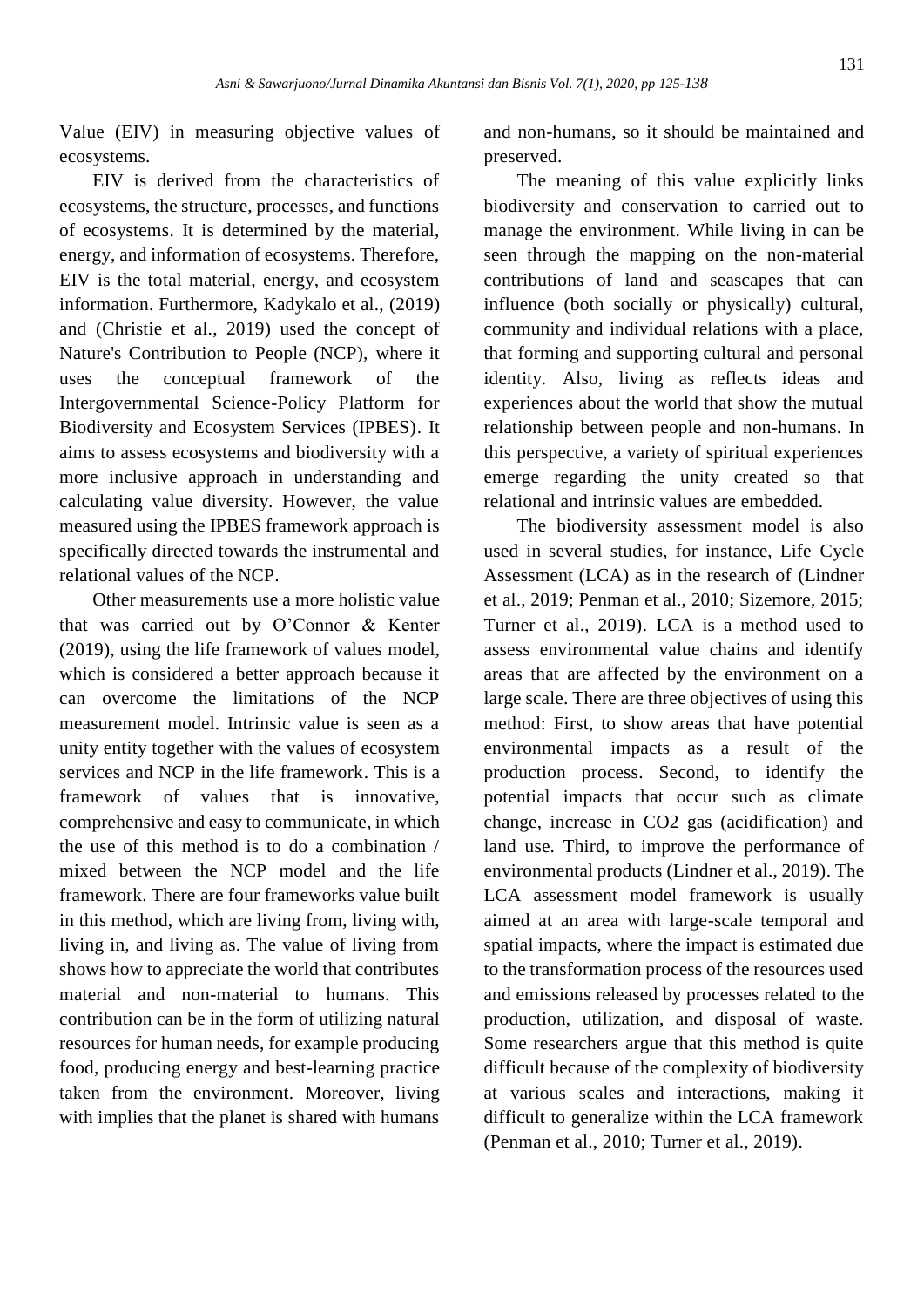

Figure 1 Biodiversity assessment methods (summarized from several former research)

# **5. Integration of intrinsic value in biodiversity accounting**

As previously mentioned, the wider scope and various characteristics of biodiversity in Indonesia will have an impact on biodiversity disclosure. Therefore a conceptual framework for biodiversity disclosure is needed by integrating intrinsic values in biodiversity accounting. The framework we developed is Planning-process performance of ecology activity / P3FEA (Figure 2), adopting a biodiversity framework from the work of Samkin et al., (2014) which uses 3 (three) disclosure categories, at the level of strategic planning, process/implementation, and evaluation. The study was carried out at the department of conservation at the ministry of environment in New Zealand with the conceptual framework referring to the literature of strategy and management performance.

The framework can also be used by other organizations whose operational activities have an impact on biodiversity, both as a guideline in biodiversity reporting and as a tool for stakeholders to assess biodiversity disclosure (Samkin et al., 2014). Although the method considered inappropriate when it is applied to organizations whose main purpose is to generate financial profits (Cuckston, 2018), the model is considered relevant to be implemented in organizations whose business activities have a strong relationship with the biological environment. For example, extractive industries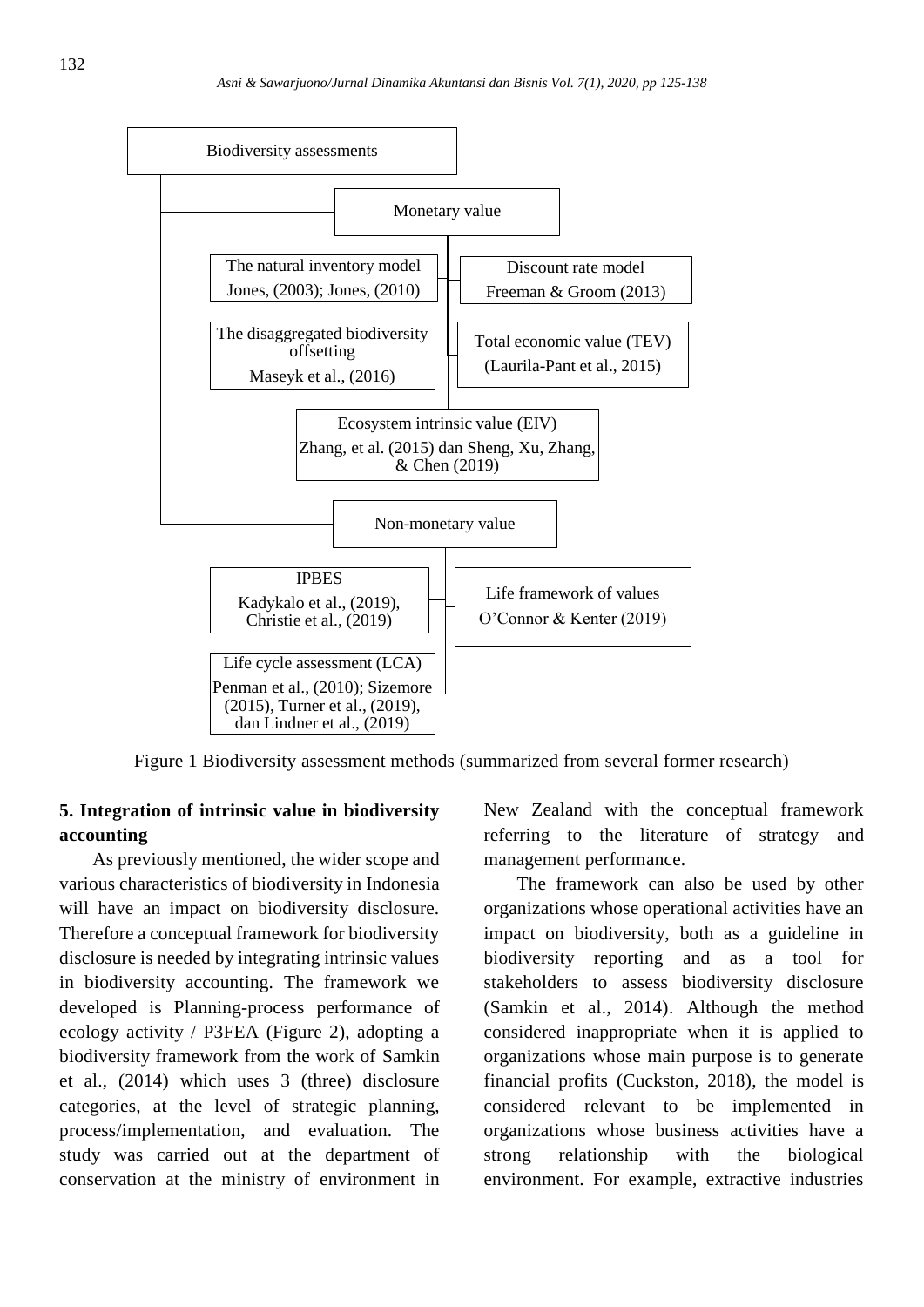that cover the agriculture sector (food crops), plantations, livestock, fisheries, and mining (coal, oil & gas, other metals & minerals, rocks, etc.).

In line with the concept of intrinsic value in deep ecology developed by Naess (1973) aimed at overcoming critical environmental problems and biodiversity, the orientation of the conceptual framework of the P3FEA in Figure 2 starts from the policy impacting on the implementation of the deep ecology. This policy is regulation at the entity level derived from environmental regulation and the development of the main premise of intrinsic value which is the value associated with humans and other living things.

The value of biodiversity does not depend on its use for humans, thus its use must create harmonization of the benefits of biodiversity between humans and non-humans. Two things need to be considered by the entity, first, creating harmony means that the entity is performed wisely in utilizing the environment, not excessive, not selfish and not oriented towards economic values.

Second, the protecting behavior and preserving the environment is done solely due to the environment itself, where the premise built is that the environment is shared property with other creatures and the interdependence between humans and non-humans. Therefore, in the final stages in this framework, the biodiversity strategy is formulated and targeted according to the concept of deep ecology.

According to Samkin et al., (2014), five biodiversity strategy items can be developed by entities, first, the role organization in preserving its environment that is stated in the organization's vision and mission. The vision and mission are clearly stated specifically related to how entities play a role in creating and maintaining biodiversity sustainability. Second, describe the current status of biodiversity and issues affecting biodiversity. In this strategy, the entity describes the biodiversity conditions and environmental issues associated with these conditions that have

the potential for environmental performance in the future.

The scope of activities includes identifying the impact of entity activities on the balance of the biological environment. Third, describing the value and importance of biodiversity status, including the reasons for entities to carry out biodiversity restoration and maintenance.

The principle of biocentrism and selfrealization in the deep ecology concept can be evaluated at the level of an entity's rationalization statement towards its ecological activities, even though subjectivity will lead to different interpretations. The biocentrism principle shows that entities view the environment as a source of life for all species, both human and non-human so that a balance is needed in their use.

The biocentrism principle imposes entities not only to focus on economic orientation in achieving their goals by over-utilizing natural resources. While the self-realization principle shows that entities have an awareness related to ecological values by placing biodiversity status as part of an ecosystem that is realized in a dynamic and balanced work program between economic, social and environmental factors. Fourth, identify the targets/goals/results/objectives that the organization has regarding the action plans, projects and research related to biodiversity. It aims to see and evaluate the extent to which planning activities and strategy implementation have a positive impact on biodiversity sustainability, and fifth is regarding the funding related to biodiversity.

Further development of biodiversity strategies is carried out in the form of actions or specific projects that are sustainable, participatory, responsive, and have social value (mutual benefit). At this level, biodiversity strategies implemented through programs and action plans that are sustainable for biodiversity should be captured by accounting as a responsibility item that provides information to stakeholders.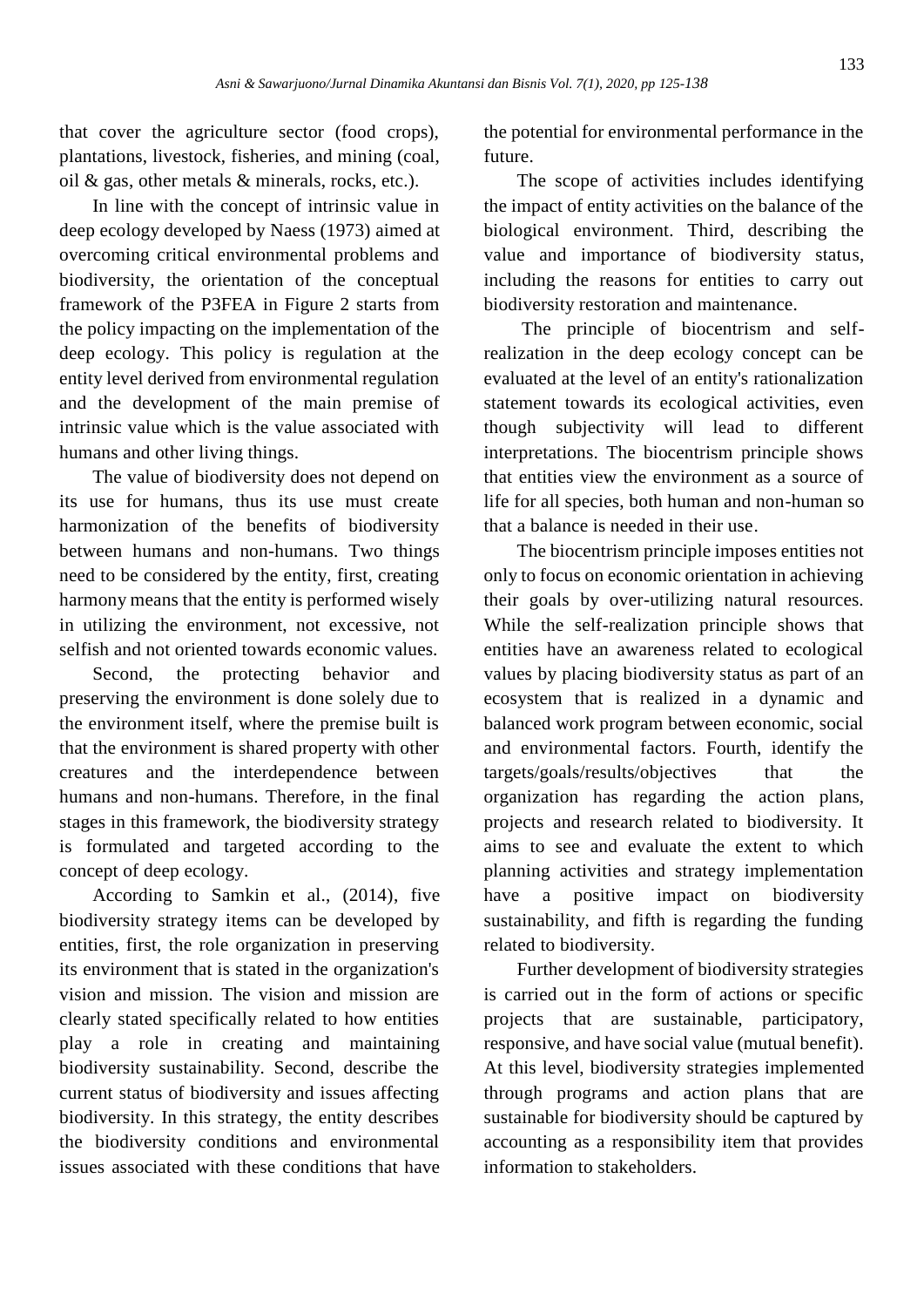The measurements and assessments based on intrinsic value show that the value of biodiversity is recognized through the existence of non-humans as part of the environment so that the non-human existence is independent. The role of accounting in developing biodiversity accounting is not only related to assessment and reporting standards done by the entities in their activities to control the economic benefits of the biodiversity but also to assess and report the impact of the entity's business activities on biodiversity and non-human existence on biodiversity ecosystems.

One of the weaknesses in accounting standards is its inability to describe the ecological activities of entities that have an impact on nonhumans. This is confirmed by Ferreira (2017) who uses a case study approach using several data from various researches and supported by interviews with practitioners, regulators and non-government organizations in the UK, where it shows that the ecological activities of entities captured by accounting are only those related to the measurement of biodiversity offsets but unable to calculate the important dimensions of biodiversity in the local political and cultural aspects. Besides, due to its complexity, it is considered impossible for biodiversity to be recognized as a commodity.

As a form of social accountability and stakeholder legitimacy, ecological disclosure based on intrinsic value assessment can be used as a basis for evaluating the ecological performance of entities and decision making. Assessing and disclosing biodiversity is not as easy as measuring and valuing physical accounts that are already clearly measured. However, several alternative biodiversity assessments have been developed by several researchers (Lindner et al., 2019; O'Connor & Kenter, 2019; Sizemore, 2015; Turner et al., 2019) by using the intrinsic value approach as an attempt to uncover the value of biodiversity in entity reports.

To be able to implement this valuation method it is necessary to take assessment steps so that they can measure, assess and disclose the ecological activities of the entity (figure 3).



*Level 1: Ecology activities' planning*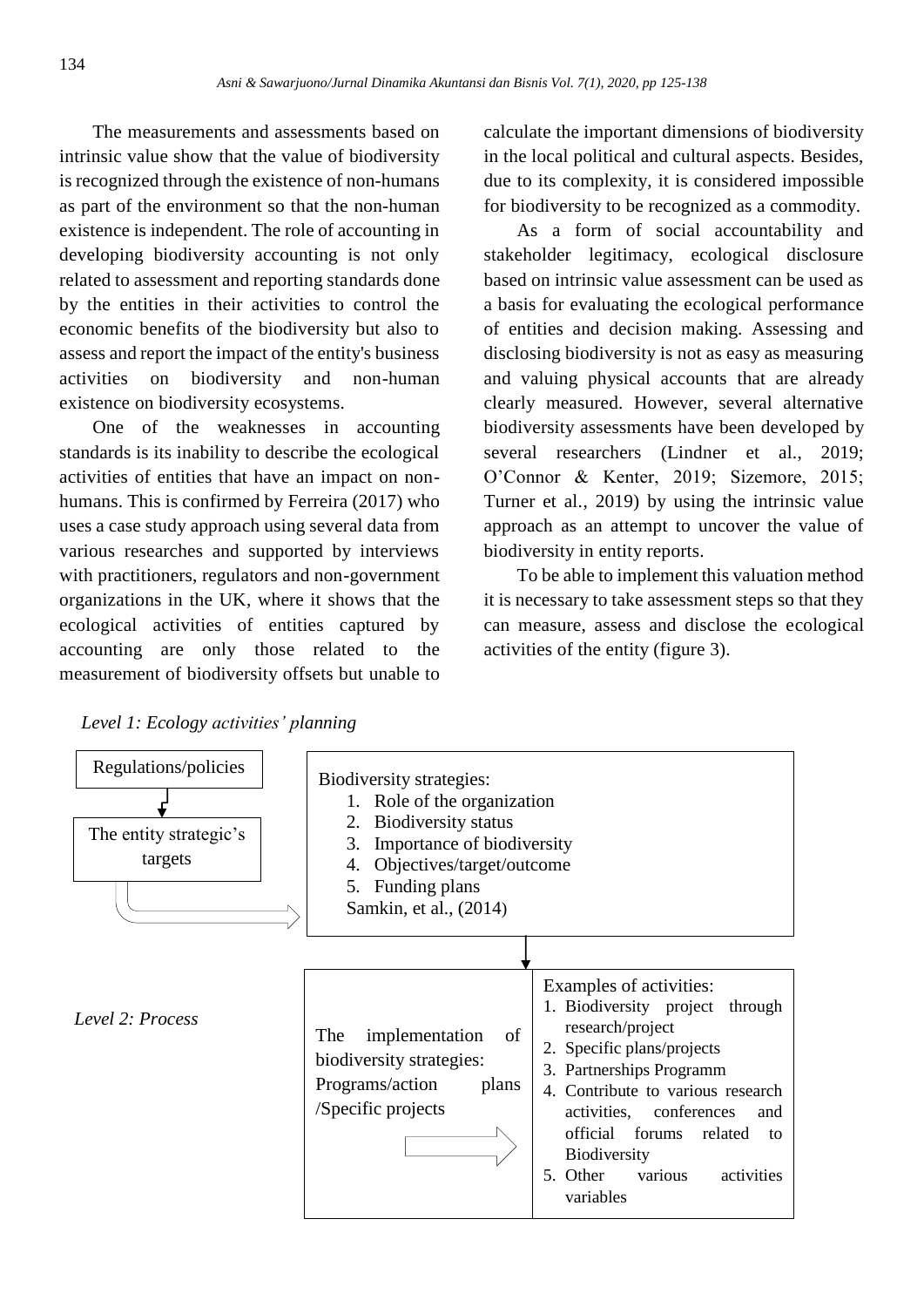

Figure 2. Planning-process-performance framework of ecology activity (P3FEA)



Figure 3. Step by step of the biodiversity valuation

### **6. Conclusions**

Considering the increasing attention given by various parties to biodiversity issues and its reporting as well as the diversity of biodiversity characteristics have driven this study to develop the conceptual framework for biodiversity disclosure. Subsequently, the results of the literature review show that previous studies on the assessment and disclosure of biodiversity were carried out by different methods. Various valuation method references are given both monetary and non-monetary measurements with various approaches where one of them is intrinsic value. Intrinsic value with a deep ecology approach provides direction on how humans treat other living creatures (non-humans).

Although Naess (1973) does not clearly operationalize how to measure intrinsic value in the concept of deep ecology, the intrinsic value has been recognized as a biodiversity value that should be recognized and reported by the entity.

Therefore, the conceptual framework that we developed in this paper through the Planning-Process-Performance Framework of Ecology Activity (P3FEA) is a form of effort on how entities should reveal the intrinsic value of biodiversity at three levels. The first level is the disclosure of intrinsic value in ecological planning supported by the entity's vision and mission as a commitment to existing regulations. The second level, intrinsic value is generalized in the process of implementing specific actions and programs, and how the role of accounting in capturing the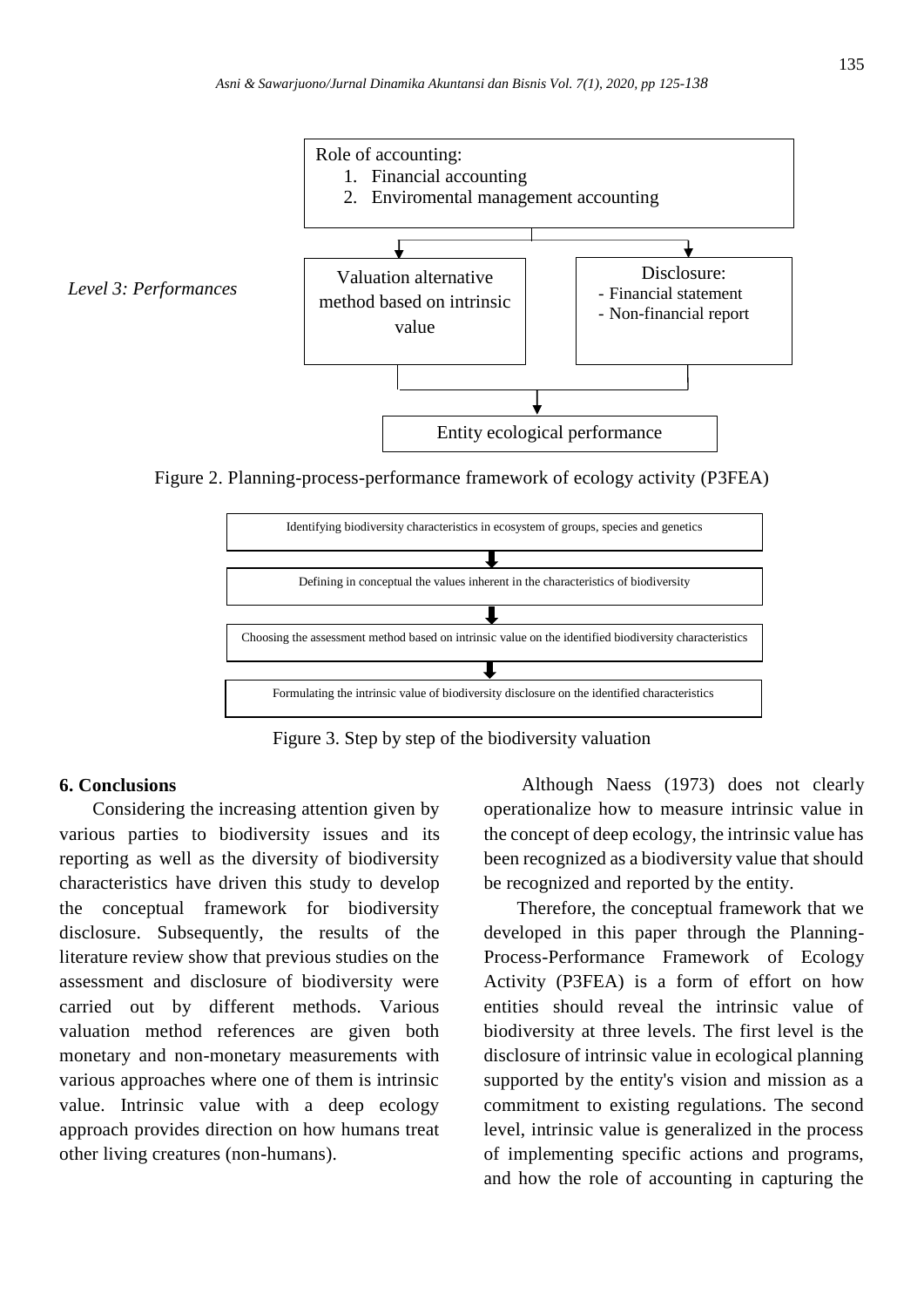biodiversity activities of entities in their interactions with non-humans. While the third level is evaluating the performance of entities using alternative measurement based on intrinsic values proposed by the literature.

The first level in the P3FEA framework shows that the entities carrying out ecological activities are driven by the entity's deep awareness of the meaning of the environment in which there are various living creatures live that are not only humans but also non-human beings. This commitment should be realized through a planning process that is derived from the vision and mission and strategic plans of the entity.

Furthermore, the second level shows that the intrinsic value contained in the first level is implemented through a tangible and measurable ecological activity program. Each entity may have a different program according to the biodiversity impacts caused by each entity. While the third level shows the implementation of the entity's ecological activities is valued by alternative methods of valuation based on intrinsic values that are appropriate for measuring how the ecological performance of the entity.

The limitations in this paper are first, the conceptual framework of intrinsic value integration is still theoretical framework and general in nature hence further development is needed by looking at the characteristics of industrial types, especially in industries whose operational activities have an impact on biodiversity. Moreover, the ecological activities will sometimes differ according to the type of industry, for instances the extractive industry will be different from the non-extractive ones. Second, some biodiversity assessment models within the intrinsic value framework offered by previous studies are also theoretical and tend to be difficult to measure and quantify, therefore in-depth case studies are needed for their implementation.

# **Acknowledgment**

We would to thank the reviewers who have provided meaningful comments for our manuscript.

# **References**

- Arias-Arévalo, P., Martín-López, B., & Gómez-Baggethun, E. (2017). Exploring intrinsic, instrumental, and relational values for sustainable management of social-ecological systems. *Ecology and Society*, *22*(4). https://doi.org/10.5751/ES-09812-220443
- BAPPENAS. (2016). *Indonesian biodiversity strategy and action plan*.
- Callicott, J. B. (1984). Non-anthropocentric value theory and environmental ethics. *American Philosophical Quarterly*, *21*(4), 99–309.
- Campos-Arceiz, A., Primack, R. B., Miller-Rushing, A. J., & Maron, M. (2018). Striking underrepresentation of biodiversity-rich regions among editors of conservation journals. *Biological Conservationervation, 220*(August), 330–333. https://doi.org/10.1016/j.biocon.2017.07.028
- Christie, M., Martín-López, B., Church, A., Siwicka, E., Szymonczyk, P., & Mena Sauterel, J. (2019). Understanding the diversity of values of "Nature's contributions to people": insights from the IPBES Assessment of Europe and Central Asia. *Sustainability Science*, *14*(5), 1267–1282.
- Cipullo, N. (2016). Biodiversity indicators: The accounting point of view. *Procedia Economics and Finance,* 539–544. https://doi.org/10.1016/s2212- 5671(16)30297-0
- Cuckston, T. (2018). Making accounting for biodiversity research a force for conservation. *Social and Environmental Accountability Journal*, *38*(3), 218–226. https://doi.org/10.1080/0969160X.2018.1516 559
- Dasgupta, P., Kinzig, A. P., & Perrings, C. (2013). The value of biodiversity. *Encyclopedia of Biodiversity: Second Edition*, 167–179. https://doi.org/10.1016/B978-0-12-384719- 5.00372-5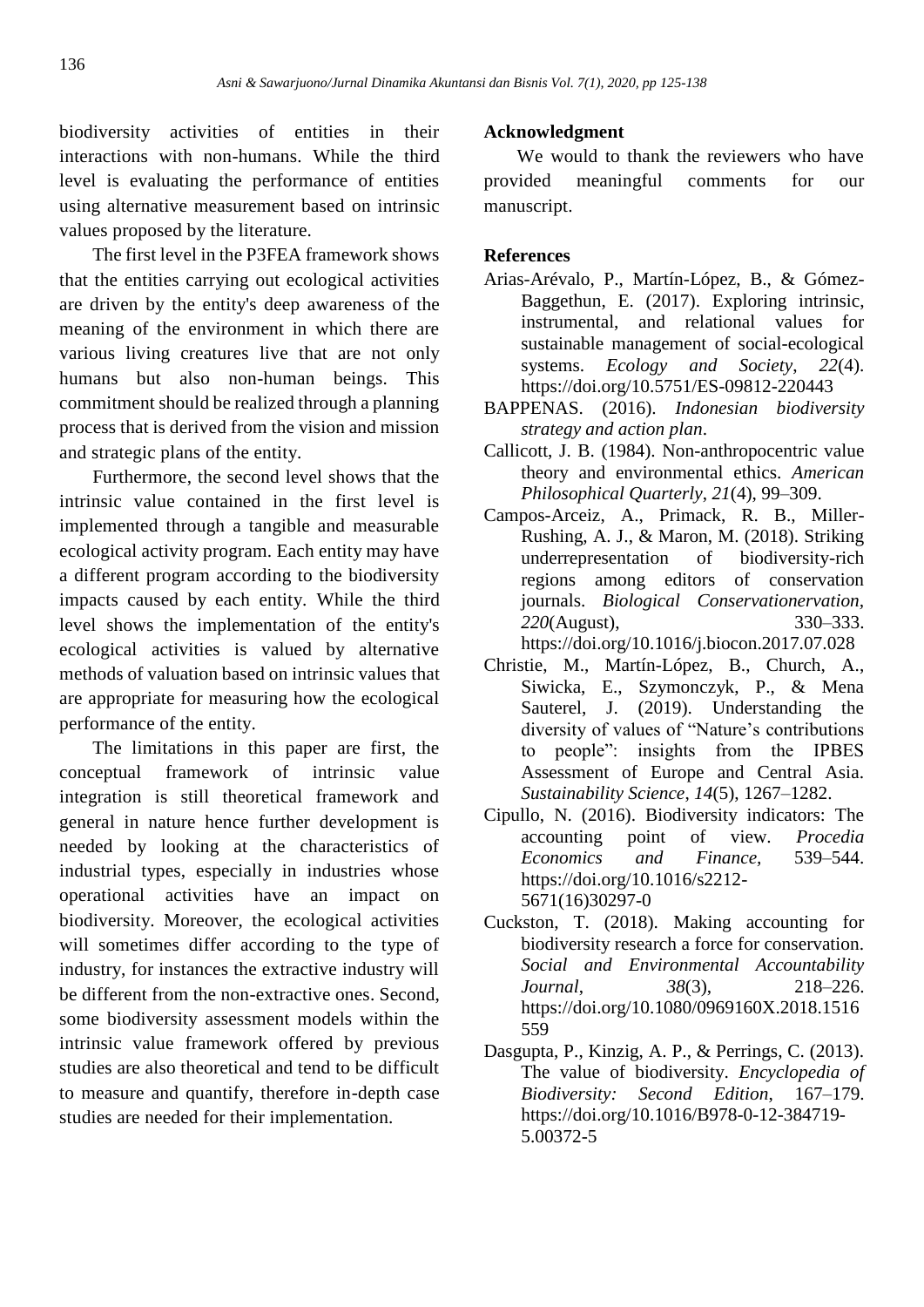- Devall, B., & Sessions, G. (1984). The development of natural resources and the integrity of nature. *Environmental Ethics*, *6*, 293–322.
- Ferreira, C. (2017). The contested instruments of a new governance regime: Accounting for nature and building markets for biodiversity offsets. *Accounting, Auditing and Accountability Journal*, *30*(7), 1568–1590. https://doi.org/10.1108/AAAJ-12-2015-2336
- Freeman, M. C., & Groom, B. (2013). Biodiversity valuation and the discount rate problem. *Accounting, Auditing and Accountability Journal*, *26*(5), 715–745. https://doi.org/10.1108/AAAJ-02-2013-1226
- Glasser, H. (1996). Naess's deep ecology approach and environmental policy. *Inquiry (United Kingdom)*, *39*(2), 157–187. https://doi.org/10.1080/00201749608602415
- Heniwati, E., & Asni, N. (2019). Intrinsic value. *Jurnal Akuntansi Multiparadigma*, *10*(2), 207–226. https://doi.org/http://dx.doi.org/10.18202/jam al.2019.08.10012
- Ikatan Akuntan Indonesia (IAI). (2019). *Standar akuntansi keuangan*. Salemba Empat.
- Jacob, M. (1994). Sustainable development and deep ecology: An analysis of competing traditions. *Environmental Management*, *18*(4), 477–488.
- Jones, M. J. (2003). Accounting for biodiversity: Operationalising environmental accounting. *Accounting, Auditing & Accountability Journal*, *16*(5), 762–789. https://doi.org/10.1108/09513570310505961
- Jones, M. J. (2010). Accounting for the environment: Towards a theoretical perspective for environmental accounting and reporting. *Accounting Forum*, *34*(2), 123–138. https://doi.org/10.1016/j.accfor.2010.03.001
- Jones, M., John Jones, M., & Frances Solomon, J. (2013). Problematizing accounting for biodiversity. *Accounting, Auditing & Accountability Journal*, *26*(5), 668–687. https://doi.org/10.1108/AAAJ-03-2013-1255
- Justus, J., Colyvan, M., Regan, H., & Maguire, L. (2009). Buying into conservation: intrinsic versus instrumental value. *Trends in Ecology and Evolution*, *24*(4), 187–191. https://doi.org/10.1016/j.tree.2008.11.011
- Kadykalo, A. N., López-Rodriguez, M. D., Ainscough, J., Droste, N., Ryu, H., Ávila-Flores, G., Le Clec'h, S., Muñoz, M. C., Nilsson, L., Rana, S., Sarkar, P., Sevecke, K. J., & Harmáčková, Z. V. (2019). Disentangling 'ecosystem services' and 'nature's contributions to people. *Ecosystems and People*, *15*(1), 269–287. https://doi.org/10.1080/26395916.2019.1669 713
- Kant, I. (2005). *Kritik atas akal budi praktis* (Nurhadi (ed.)). Pustaka pelajar.
- Keraf, S. (2014). *Filsafat lingkungan hidup (alam sebagai sebuah sistem kehidupan)*. PT. Kanisius.
- Laurila-Pant, M., Lehikoinen, A., Uusitalo, L., & Venesjärvi, R. (2015). How to value biodiversity in environmental management? *Ecological Indicators*, *55*, 1–11. https://doi.org/10.1016/j.ecolind.2015.02.034
- Lindner, J. P., Fehrenbach, H., Winter, L., Bischoff, M., Bloemer, J., & Knuepffer, E. (2019). Valuing biodiversity in life cycle impact assessment. *Sustainability (Switzerland)*, *11*(20). https://doi.org/10.3390/su11205628
- Lovelock, J. (1982). Gaia: A new look at life on earth. In *In Gaia: A New Look at Life on Earth*. Oxford University Press. https://doi.org/10.4324/9781912281268
- Maseyk, F. J. F., Barea, L. P., Stephens, R. T. T., Possingham, H. P., Dutson, G., & Maron, M. (2016). A disaggregated biodiversity offset accounting model to improve the estimation of ecological equivalency and no net loss. *Biological Conservation*, *204*, 322–332. https://doi.org/10.1016/j.biocon.2016.10.016
- Naess, A. (1973). The shallow and the deep, longrange ecology movement: A summary. *Inquiry (United Kingdom)*, *16*(1–4), 95–100. https://doi.org/10.1080/00201747308601682
- Norton, B. G. (1992). Epistemology ad environmental values. *The Monist*, *75*(2), 208–226. https://doi.org/https://doi.org/10.5840/monist 19927528
- O'Connor, S., & Kenter, J. O. (2019). Making intrinsic values work. Integrating intrinsic values of the more-than-human world through the life framework of Values. *Sustainability Science*, *14*(5), 1247–1265.